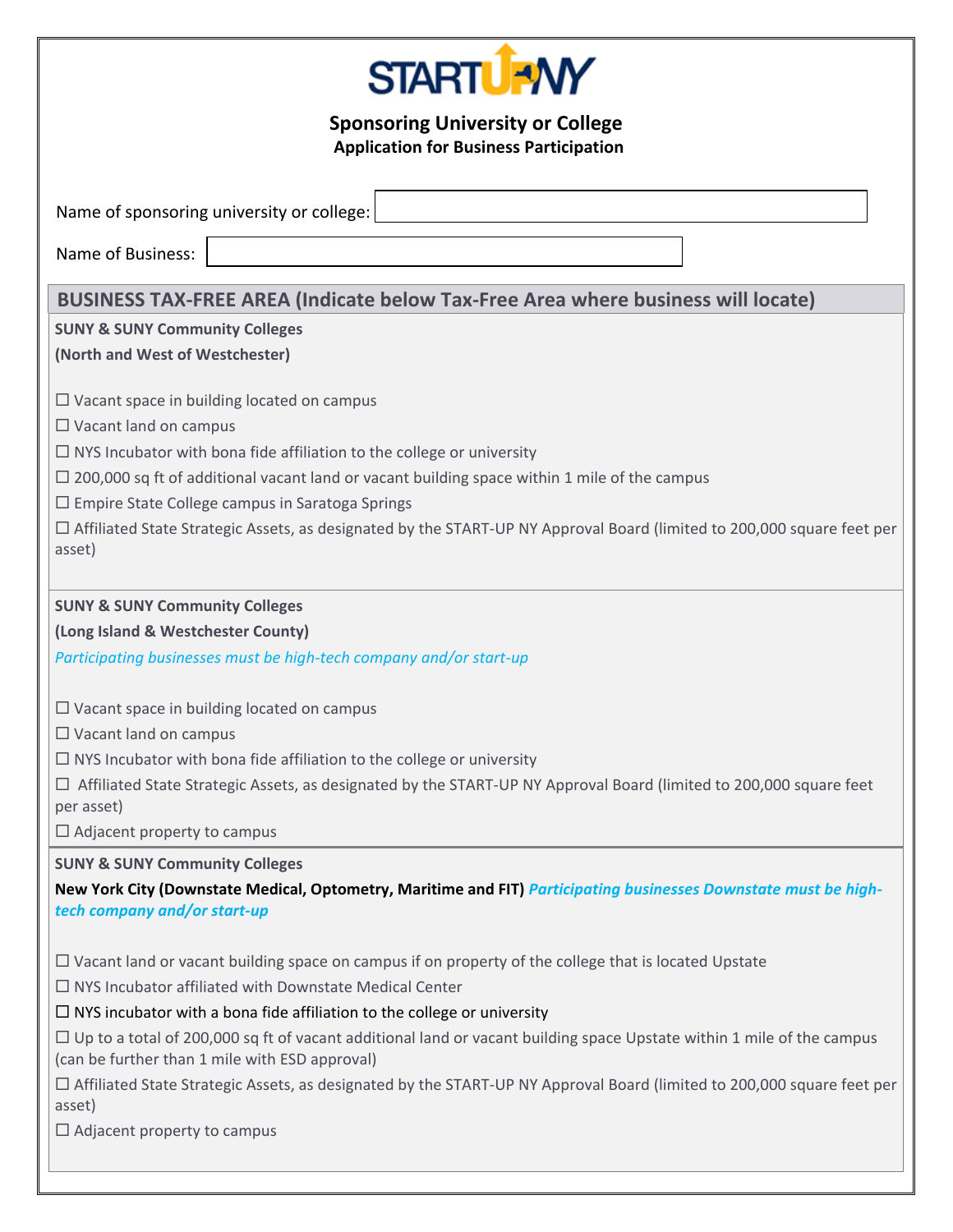| <b>Private Colleges &amp; Universities (North and West of Westchester)</b>                                                                                                                                                               |                                                                          |                                                                                                                          |  |
|------------------------------------------------------------------------------------------------------------------------------------------------------------------------------------------------------------------------------------------|--------------------------------------------------------------------------|--------------------------------------------------------------------------------------------------------------------------|--|
| <b>Requires Start-UP NY Board Approval</b>                                                                                                                                                                                               |                                                                          |                                                                                                                          |  |
|                                                                                                                                                                                                                                          |                                                                          |                                                                                                                          |  |
|                                                                                                                                                                                                                                          |                                                                          | $\Box$ Vacant space in building or vacant land not in Nassau county, Suffolk county, Westchester county or New York City |  |
|                                                                                                                                                                                                                                          | $\Box$ Incubator with bona fide affiliation to the college or university |                                                                                                                          |  |
| □ Affiliated State Strategic Assets, as designated by the START-UP NY Approval Board (limited to 200,000 square feet<br>each asset and not subject to other square foot limitations)                                                     |                                                                          |                                                                                                                          |  |
| <b>Private Colleges &amp; Universities</b>                                                                                                                                                                                               |                                                                          |                                                                                                                          |  |
| Downstate (Westchester, Nassau, Suffolk counties and NYC)                                                                                                                                                                                |                                                                          |                                                                                                                          |  |
| Participating businesses must be high-tech company and/or start-up                                                                                                                                                                       |                                                                          |                                                                                                                          |  |
| $\Box$ Vacant space in building located on campus                                                                                                                                                                                        |                                                                          |                                                                                                                          |  |
| $\Box$ Vacant land on campus                                                                                                                                                                                                             |                                                                          |                                                                                                                          |  |
| $\Box$ NYS incubator with a bona fide affiliation to the college or university                                                                                                                                                           |                                                                          |                                                                                                                          |  |
| □ Affiliated State Strategic Assets, as designated by the START-UP NY Approval Board (limited to 200,000 square feet<br>each asset and not subject to other square foot limitations)                                                     |                                                                          |                                                                                                                          |  |
| <b>CUNY &amp; CUNY Community Colleges</b>                                                                                                                                                                                                |                                                                          |                                                                                                                          |  |
| <b>START-UP NY Tax-Free Areas</b>                                                                                                                                                                                                        |                                                                          | One CUNY campus in an economically distressed community will be designated in each of the NYC boroughs and               |  |
| Participating businesses Downstate must be high-tech company and/or start-up                                                                                                                                                             |                                                                          |                                                                                                                          |  |
| $\square$ Vacant space in any building located on campus                                                                                                                                                                                 |                                                                          |                                                                                                                          |  |
| $\Box$ Vacant land on campus                                                                                                                                                                                                             |                                                                          |                                                                                                                          |  |
| $\Box$ No off-campus land or building space Downstate                                                                                                                                                                                    |                                                                          |                                                                                                                          |  |
| $\Box$ Any vacant space in any building or vacant space on a CUNY campus located Upstate                                                                                                                                                 |                                                                          |                                                                                                                          |  |
| $\Box$ Up to 200,000 square feet of additional vacant land or vacant building space within 1 mile of the Upstate CUNY<br>campus (can be further than 1 mile with ESD approval)                                                           |                                                                          |                                                                                                                          |  |
| $\Box$ NYS Incubator with bona fide affiliation to the college or university                                                                                                                                                             |                                                                          |                                                                                                                          |  |
| CUNY campuses that are not designated in an economically distressed community can apply for the 150,000 sq ft per<br>county described under "Private Colleges & Universities - Downstate"<br>$\Box$ check here to indicate if applicable |                                                                          |                                                                                                                          |  |
| university                                                                                                                                                                                                                               |                                                                          | Strategic state asset as Tax-Free NY Areas affiliated with a SUNY, CUNY, community college or private college or         |  |
| <b>Requires Start-UP NY Board Approval</b>                                                                                                                                                                                               |                                                                          |                                                                                                                          |  |
| 200,000 sq. ft. of vacant land or vacant building or group of buildings owned by the state of NY that is:                                                                                                                                |                                                                          |                                                                                                                          |  |
| $\Box$ closed                                                                                                                                                                                                                            | $\Box$ vacant                                                            | $\Box$ notice of closure has been authorized                                                                             |  |
| Provide address of closure/vacancy of state asset:                                                                                                                                                                                       |                                                                          |                                                                                                                          |  |
|                                                                                                                                                                                                                                          |                                                                          |                                                                                                                          |  |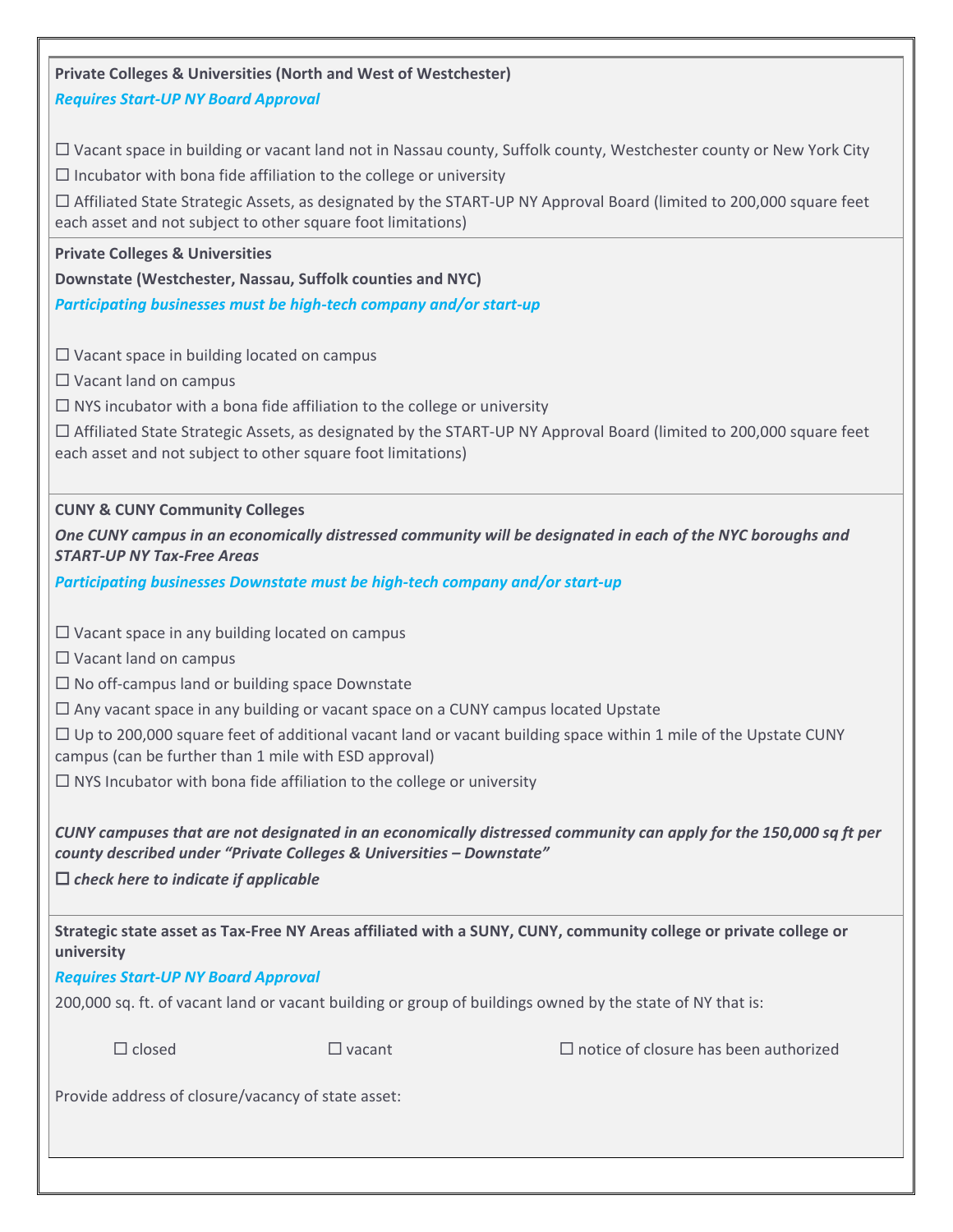#### *LEASING INFORMATION:*

If a state university campus enters into a lease with a business for eligible land in a Tax-Free NY Area with a term greater than forty years, including any options to review, or for eligible land in a Tax-Free NY Area of one million or more square feet, the state university campus, must also submit the lease for review simultaneously with this application.

#### *check here indicating lease is required and is included with this application*

## **BUSINESS MISSION**

Indicate how the business's participation in the START-UP NY program will have positive community and economic benefits.

Describe how the mission and activities of the business aligns with or furthers the academic mission of the campus, college or university sponsoring the Tax-Free Area.

## **CERTIFICATION OF EFFORTS TO DETERMINE THAT THE BUSINESS APPLICANT WILL NOT COMPETE WITH ANY OTHER BUSINESS IN THE COMMUNITY THAT IS OUTSIDE THE TAX-FREE NY AREA**

CHECK EACH BOX BELOW TO INDICATE WHETHER THE UNIVERSITY OR COLLEGE IDENTIFIED ANY COMPETITORS TO THE BUSINESS APPLICANT IN THE COMMUNITY

*"Competitor" means a business that produces, manufactures, or sells the same or substantially similar product or provides the same services, and competes for the same customers or clients as an applicant for the START-UP NY Program.* 

**"***Community" means the census tract or tracts containing an approved Tax-Free NY area and the census tracts immediately contiguous to such census tract or tracts.*

 $\Box$  As the sponsoring university or college, we have reviewed the North American Industrial Classification System (NAICS) codes of businesses in the community and have not identified any Competitor in the community with the same NAICS code(s); and

 $\Box$  As the sponsoring university or college, we affirm that a posting was published in a local daily newspaper for no less than five (5) consecutive days and such posting resulted in no businesses identifying themselves as competitors in the community; and that such posting included a detailed description of the applicant's proposed products or services and also included appropriate contact information for the university or college representative responsible for receiving START-UP NY business applications.

 $\Box$  As the sponsoring university or college, we affirm that we reviewed the application submitted by the business applicant and that the business applicant did not identify any competitors in the community.

## CHECK BELOW ONLY IN THE EVENT THAT THESE EFFORTS IDENTIFY POTENTIAL COMPETITORS

 **As the sponsoring university or college, we request that the Commissioner conduct** a review and make a final determination as to whether the applicant has a competitor in the community.